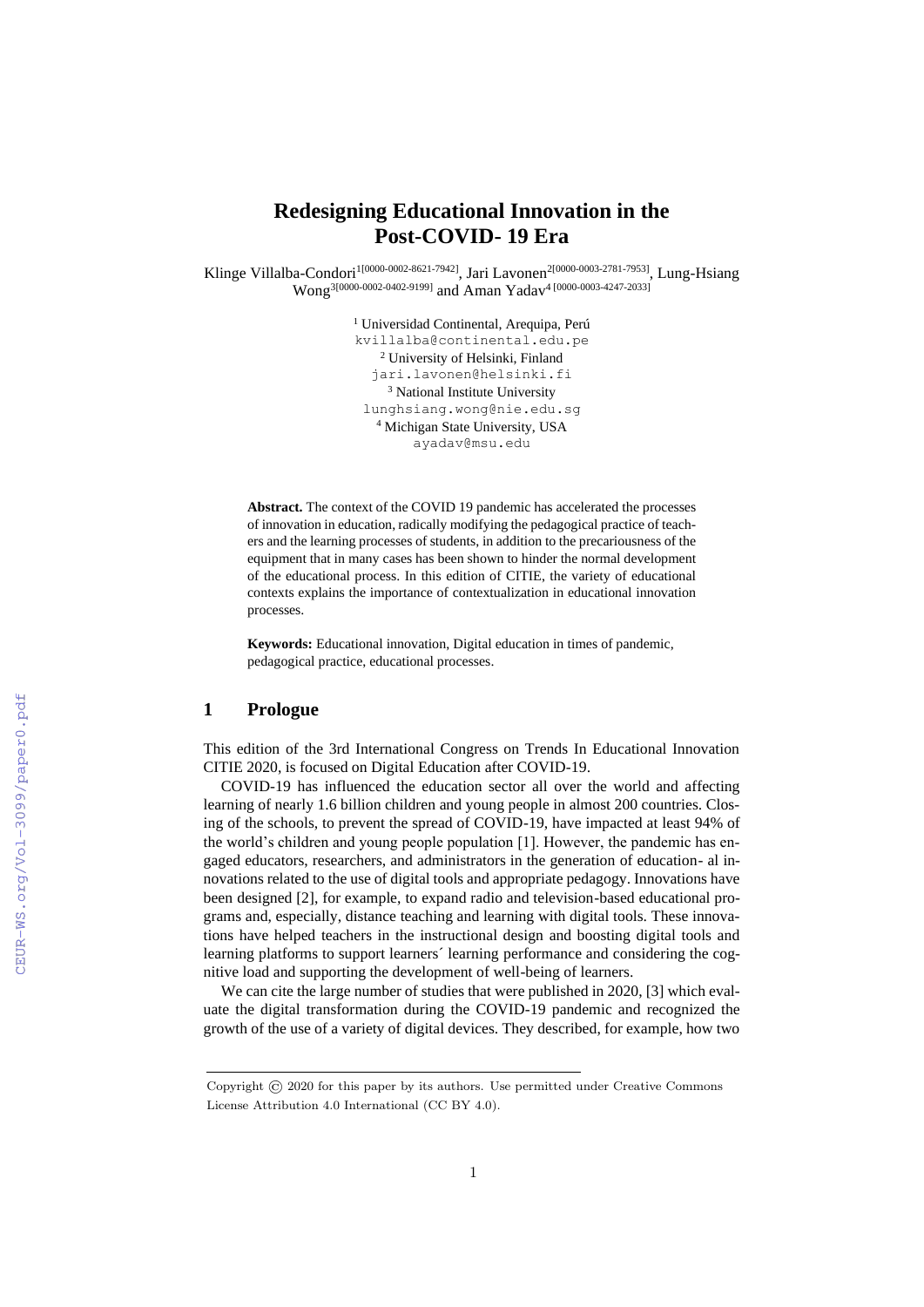fifth grade teachers started to work as a team, while using Google Classroom, and shared the workload by sifting online class responsibilities. During the distance teaching period, the school days consisted of 2–4 live lessons a day via Google Meet (half of the lessons held by one, half by the other teacher), after an approximately 20 minutes, live teaching sessions learners had 40–50 minute time for individual work after which the class gathered again to live session to Google Meet. All the tasks of the day were sent for the learners in the previous evening. At the end of the school day the teachers checked children's' daily tasks in Google Classroom and started to plan together the lessons of the next day. This type of team-teaching was recognized as engaging for learners. However, the learners and teachers were familiar with the Google Classroom and teachers and learners had appropriate digital skills and equipment. The school was borrowing the equipment for learners who did not had them at home. In a very different example, [4] analyzed the use of digital tools during the pandemic in the African context. He recognized based on search for examples, that schools have been creative in adopting a variety of technology-based strategies and providing lessons and sharing learning materials and worksheets through videoconferencing and online learning platforms. In some countries, radio programs, and national television were used to broadcast school lessons and educational materials.

According to previous examples, the technology has been successfully used for instruction, delivering learning materials and in returning assignments. However, developed approaches have not supported well schools and teachers to carry out their important role in the socialization of learners and in the provision of services, such as, school meals. Moreover, learners have lacked peer-support and informal collaboration sessions.

In addition to the innovations, the digi-competence of teachers and learners have improved during the COVID-19 era. Moreover, it has not been only a question about digi-competence of teachers and learners but also the nature of competences learned using digital tools. The education policy documents and curricula emphasize the learning of competences needed in rapidly changing societies and working life through the use of digital tools. These competences have been called as twenty first century skills/competences or generic/transversal/future competences and described as the broad range of competencies necessary to participate fully in modern societies and support the employability of the citizens. It is clear the versatile use of digital tools is one of those competences. One of the latest descriptions of these competences is done in the Organization for Economic Cooperation and Development (OECD) Learning Compass 2030 [5], which defines the knowledge, skills, attitudes and values that learners need to fulfil their potential and contribute to the well-being of their communities and the whole planet. In order to learn these future competences teachers and researchers have designed innovative pedagogies, which encourage collaboration, co-creation, and personalized learning with the help of digital tools.

There are quite many studies on teachers and learners´ digital competence during the COVID-19 time. For example, [6] surveyed early career teachers experiences during the COVID-19 pandemic and how they adapted online teaching. According to the survey, almost all teachers reported having maintained communication with students and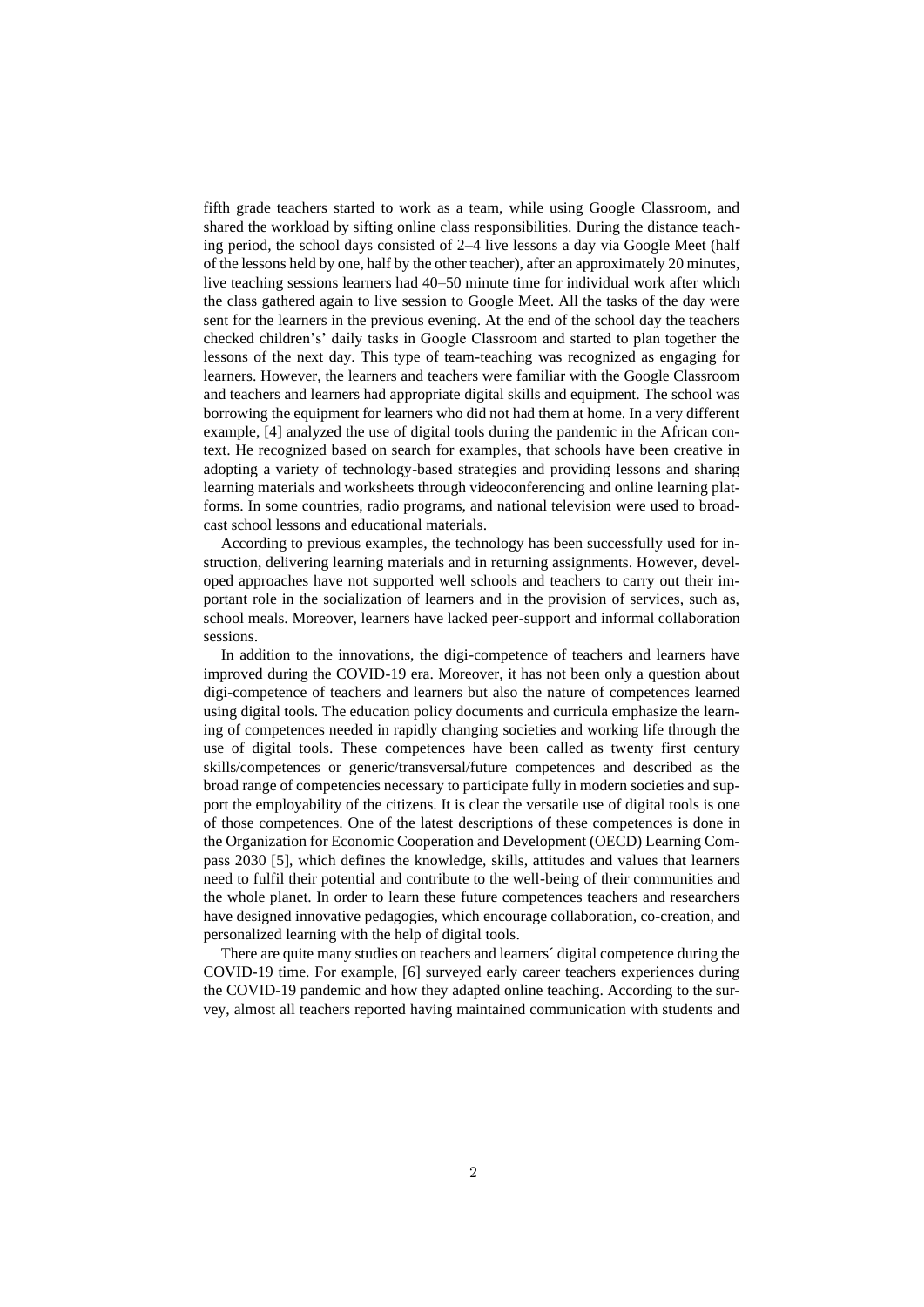their parents. Most teachers reported having introduced new learning con- tent in addition to assigning tasks and providing feedback to their students. However, teachers met challenges in online teaching and assessment. Teachers' reported that they were able to provide task differentiation and feedback to students.

The policymakers, educators, researchers and families are interested to become familiar with the designed digital innovations and pedagogy related to the use of these innovations during the COVID-19 time and learn how these innovations have been used in various countries. Moreover, they are interested to learn about learners' learning of future competences, engagement and well-being during the COVID-19 period. Especially, policymakers and researchers are interested to know how the COVID-19 has accelerated the use of digital tools in education and in the development of teachers' pedagogical practices. Consequently, conferences, like the CITIE 2020, are needed for sharing the experiences and research outcomes related to the new pedagogy and the use of digital tools in education. The CITIE 2020 presented conferences and pa- pers, a selection of which appear in this volume, which introduce innovations related to the use of digital tools in education and innovative pedagogies developed and re- searched during the COVID-19 pandemic.

Finally, we must underscore the importance of innovation in education considering the context of interventions, including the sociocultural issues, citing the old adage that the only permanent thing is change, for which we must prepare and constantly adapt in education [7].

## **References**

- [1] UNESCO (2020). Policy Brief: Education during COVID-19 and beyond. New-York: United Nations. https://www.un.org/development/desa/dspd/wp- content/uploads/sites/22/2020/08/sg\_policy\_brief\_covid- 19\_and\_education\_august\_2020.pdf
- [2] Villalba-Condori, K. O., García-Peñalvo, F. J., Lavonen, J., & Zapata-Ros, M. (2019). What Kinds of Innovations Do We Need in Education? In K. O. Villalba-Condori, F. J. García-Peñalvo, J. Lavonen, & M. Zapata-Ros (Eds.), Proceedings of the II Congreso In- ternacional de Tendencias e Innovación Educativa – CITIE 2018 (Arequipa, Perú, No- vember 26-30, 2018) (pp. 9-15). Aachen, Germany: CEUR-WS.org.
- [3] Livari, N., Sharma, S. & Ventä-Olkkonen, L. (2020). Digital transformation of everyday life – How COVID-19 pandemic transformed the basic education of the young generation and why information management research should care? International Journal of Information Management, 55. https://doi.org/10.1016/j.ijinfomgt.2020.102183.
- [4] Gyimah, N. (2020). Assessing Technological Innovation on Education in the World of Coronavirus (COVID-19) SSRN: https://ssrn.com/abstract=3670389 or http://dx.doi.org/10.2139/ssrn.3670389
- [5] Schleicher, A. (2019). The OECD Learning Compass2030, Directorate for Education and Skills. Paris: OECD. http://www.oecd.org/education/2030-project/teaching-and- learning/learning/
- [6] König, J., Jäger-Biela, D.-J.& Glutsch, N. (2020) Adapting to online teaching during COVID-19 school closure: teacher education and teacher competence effects among early career teachers in Germany. European Journal of Teacher Education, 43(4), 608-622, DOI: 10.1080/02619768.2020.1809650